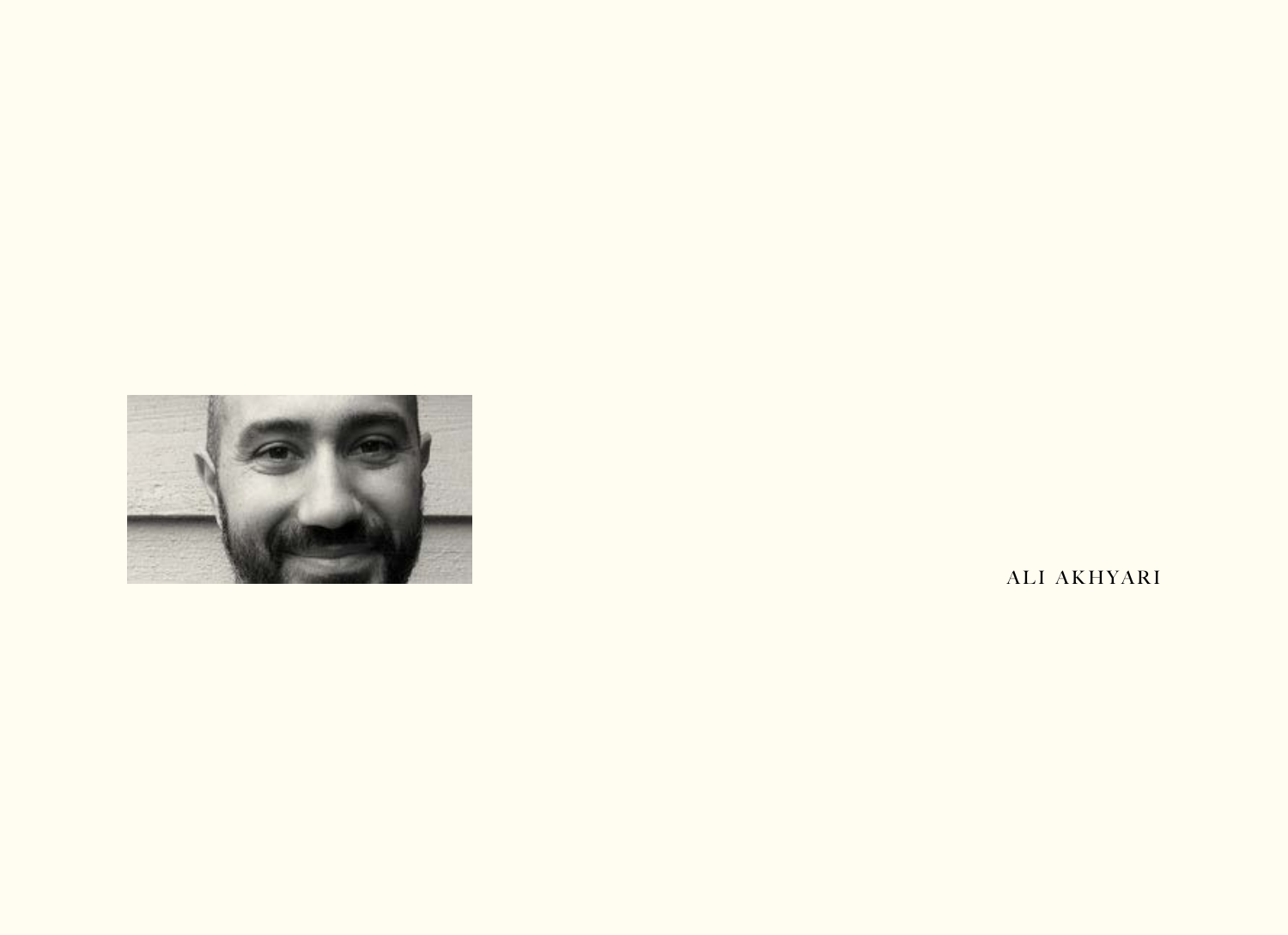## Natural Order akhyari dan kemasihan di sebagai kemasihan dan kemasihan dan kemasihan dan akhyari dan kemasihan

The couple sat by the window at the front of a quaint downtown joint where a simple wedge salad cost \$15.

A thick, white table cloth hung flawlessly from the edges of the wooden table. In the middle was a rectangular glass jar filled halfway with polished, gray stones and a decorative fire on top made of red and orange tissue paper.

She didn't smoke, but Mr. Higgins did and his name was the one on her paychecks. He would often step out to smoke a cigarette and immediately come back in to ask for a lighter. Failing to provide one during her first two days of work, he recommended that having a lighter might help her career. After a year, she still answered the phone and managed the walk-in traffic.

She flicked a lighter in her pocket, creating random flashes of light on her hip that brought the small flowers which decorated her dress to life.

His custom suit matched his tie, reminiscent of liquid metal, which reflected the light that bounced off his cucumber water. Not a blonde hair was out of place and a look was carved on his face that made it impossible to tell if he was smiling or not. He was like a cologne model waiting for a photograph.

She secretly hated him. They looked at each other and smiled. He scribbled his name at the bottom of the check.

She stared through the window and past the two lanes of traffic to the park. Some benches were scattered on the manicured lawn which was contained by white concrete on all sides with a couple of paths crisscrossing through the middle and running from corner to corner. A week of intense heat had left the grass a bit pale and scorched. However, ripples of grey clouds stretched across the sky, offering hope of respite for the plant-life.

Mr. Higgins stood silently. Without a word or hesitation, she followed him outside. The heels of her shoes clacked obediently on the sidewalk. He looked both ways before ushering her across the steamy, black pavement with his hand on her lower back as a foreboding wind tumbled clumsily through the street. They took the path across the park toward his Mercedes. That's when she felt the first drop of rain.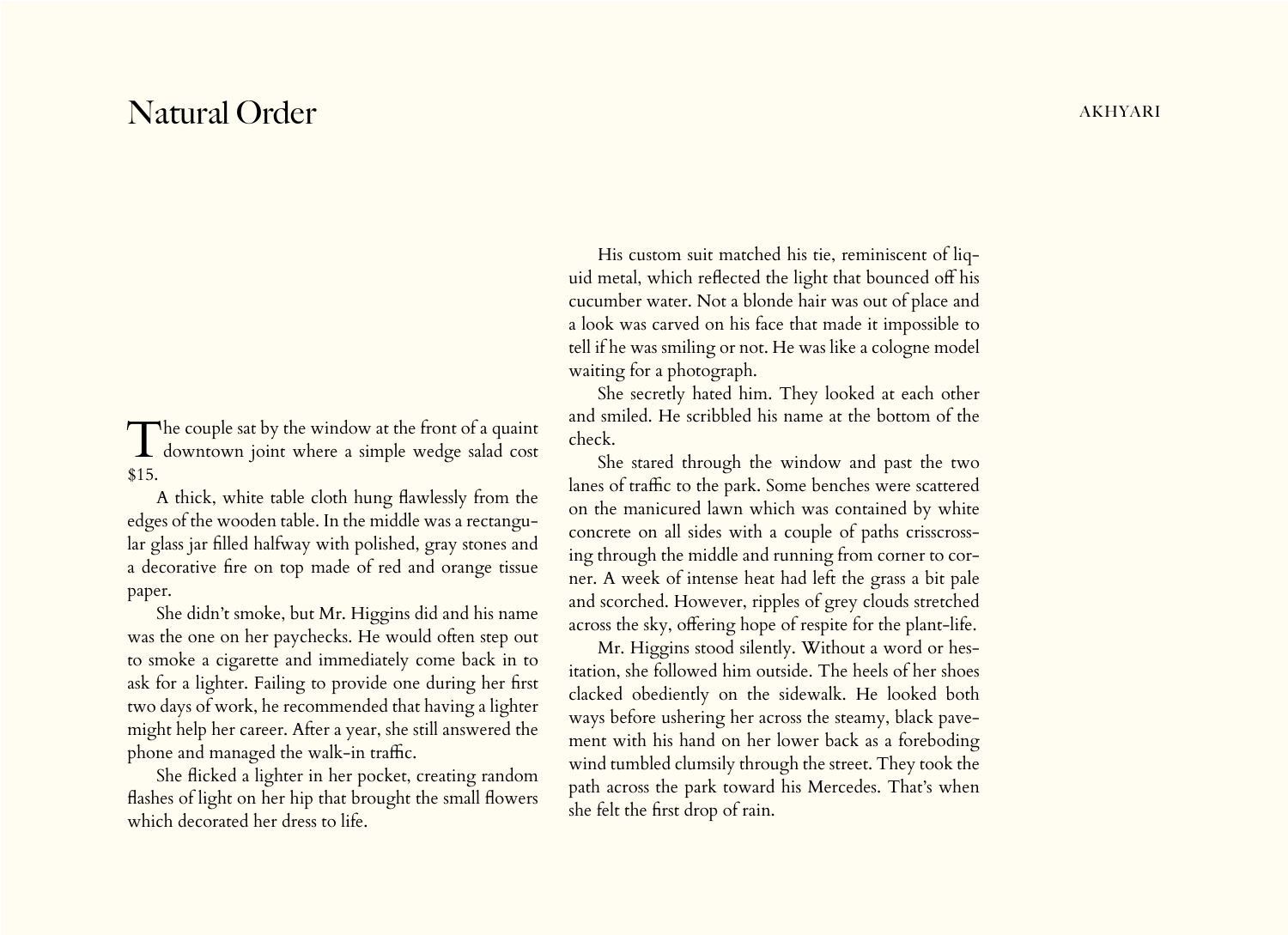It landed in the depression between her shoulder and neck where it splashed into several smaller drops on impact. She slowed her pace and with her middle finger rubbed the water into her skin. As her skin absorbed the liquid, she eyed a small crack in the concrete where a sprig of grass lived. Left to fate, it would spread. More grass would escape. The insanity of concrete and numbered streets would be replaced.

Clouds raced in. More drops of rain began to fall. She closed her eyes and sighed in relief as the breeze revealed every drop that found a home. Every speck was accompanied by an ancient whisper that raised her skin.

Lightning struck nearby and a loud clap of thunder shook the ground. Though it took her breath away, she did not move. Her companion, however, was hunched over like a monkey and teetering toward her. She had never seen him look so small. She smiled.

As he approached, she noticed his hair had become possessed and strands were starting to reach for the sky. He grabbed for her waist. Her toes dug into the bottom of her shoes, rooting into the earth. Anticipating her obedience, he pulled her toward the car.

She was nearly immovable, but the concrete and her shoes prevented true strength and she fell. She caught herself with the palms of her hands, cutting them. She

stood back up and gently brushed the hair from her face, creating a smear of blood on her cheek.

Lightning struck again and Mr. Higgins began an awkward sprint to the car. She made no attempt to follow. She saw a distant flash of yellow and red light that accompanied the unlocking of any modern car. He had not yet noticed that she was not on his heels. She heard the horn beep and signaled him to leave. The roar of German precision quickly faded as the rain began to pour.

Her hair was matted to her face and neck. It was bizarre and wondrous to embrace the torrent. It felt like home.

Blood surfaced on both her palms and she wiped them on her dress, leaving bright red streaks. She took a step and the heel of her shoe slid into the sidewalk crack and broke, so she removed them both and tossed them aside. She walked off the path and into the grass. Water streamed down her back, chest, and stomach. The blood stains spread into the wet material. She welcomed the cool wet grass on her feet and between her toes.

Slowly, she strolled alone in the park. She ran her hands down her body, encouraging the rain to soak every molecule until she noticed the lighter in her pocket. She reached in and flicked it. Despite the rain, it sparked through her dress and she began a slow, enchanted stroll